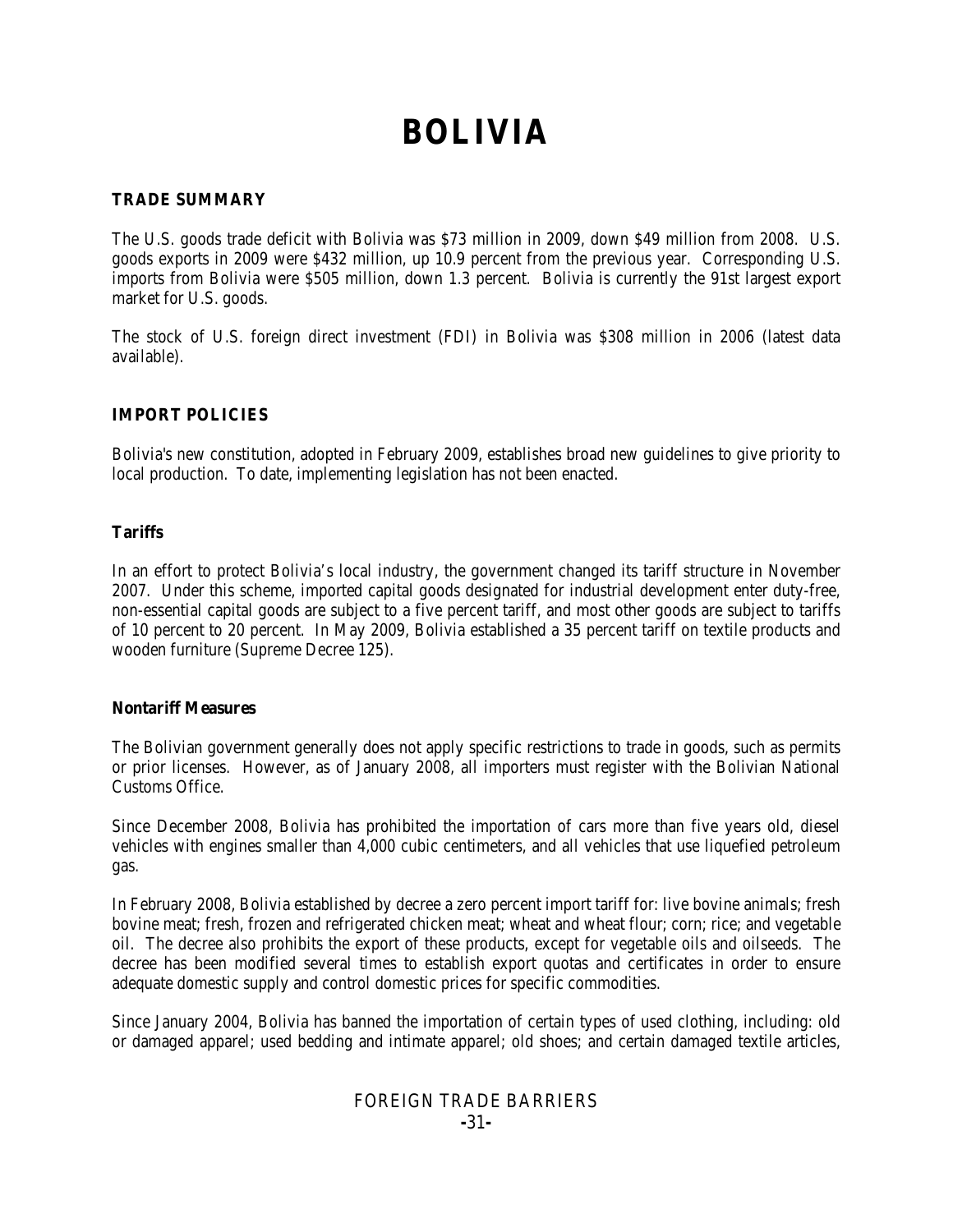including rags, cords, string, and rope. In June 2006, the government of Bolivia renewed these prohibitions and banned all used clothing imports after April 20, 2007.

#### **GOVERNMENT PROCUREMENT**

Government expenditures account for a significant portion (33 percent) of Bolivia's Gross Domestic Product. The central government, sub-central governments (state and municipal levels), and other public entities remain important buyers of machinery, equipment, materials, and other goods and services. In 2004, Bolivia enacted through a Supreme Decree the "*Compro Boliviano*" (Buy Bolivian) program. This program supports domestic production by giving preference and exclusivity to Bolivian products in government purchases.

In 2007 and again in 2009, the Bolivian government modified its rules for procurement and contracting of services. Under these rules, the government must give priority to small and micro producers and peasant associations in procurements under \$100,000. In addition, the government requires fewer guarantees and places fewer prerequisites on vendors that qualify as small and micro producers or peasant associations.

Bolivian companies also are given priority in government procurement valued between \$142,000 and \$5.7 million. Importers of foreign goods can participate in these procurements only where locally manufactured products and service providers are unavailable or where the Bolivian government does not select a domestic supplier. In such cases, and where procurement exceeds \$5.7 million, the government can call for an international tender. Foreign companies that want to submit a tender for government consultancy contracts must do so in association with a Bolivian company.

#### **INTELLECTUAL PROPERTY RIGHTS (IPR) PROTECTION**

Bolivia was listed on the Watch List in the 2009 Special 301 report. Key concerns cited in the Report relate to the rampant piracy of software, music and movies, and counterfeiting, including counterfeiting of medicines, that persist in Bolivia. There are also concerns about the erosion of intellectual property protection for pharmaceutical products.

#### **INVESTMENT BARRIERS**

Foreign investment has been negatively affected by recent government policy changes, which stem in part from the adoption of a new constitution in February 2009. While the constitution has yet to be fully implemented, one of its most troubling provisions calls for a limit on foreign companies' access to international arbitration in cases of conflicts with the government. It also states that all bilateral investment treaties must be renegotiated to adjust to this and other new provisions. The United States– Bolivia Bilateral Investment Treaty (BIT), which entered into force in June 2001, could be affected by this requirement as the treaty guarantees recourse to international arbitration. In a related action, in October 2007, Bolivia became the first country ever to withdraw from the World Bank's International Centre for Settlement of Investment Disputes (ICSID).

The current Bolivian administration is reversing a previous privatization trend and placing increasing emphasis on public enterprise. In an effort to control key sectors of the economy, the current administration has through contract renegotiations required by Bolivian law obtained 51 percent ownership control in the following companies:

## FOREIGN TRADE BARRIERS **-**32**-**